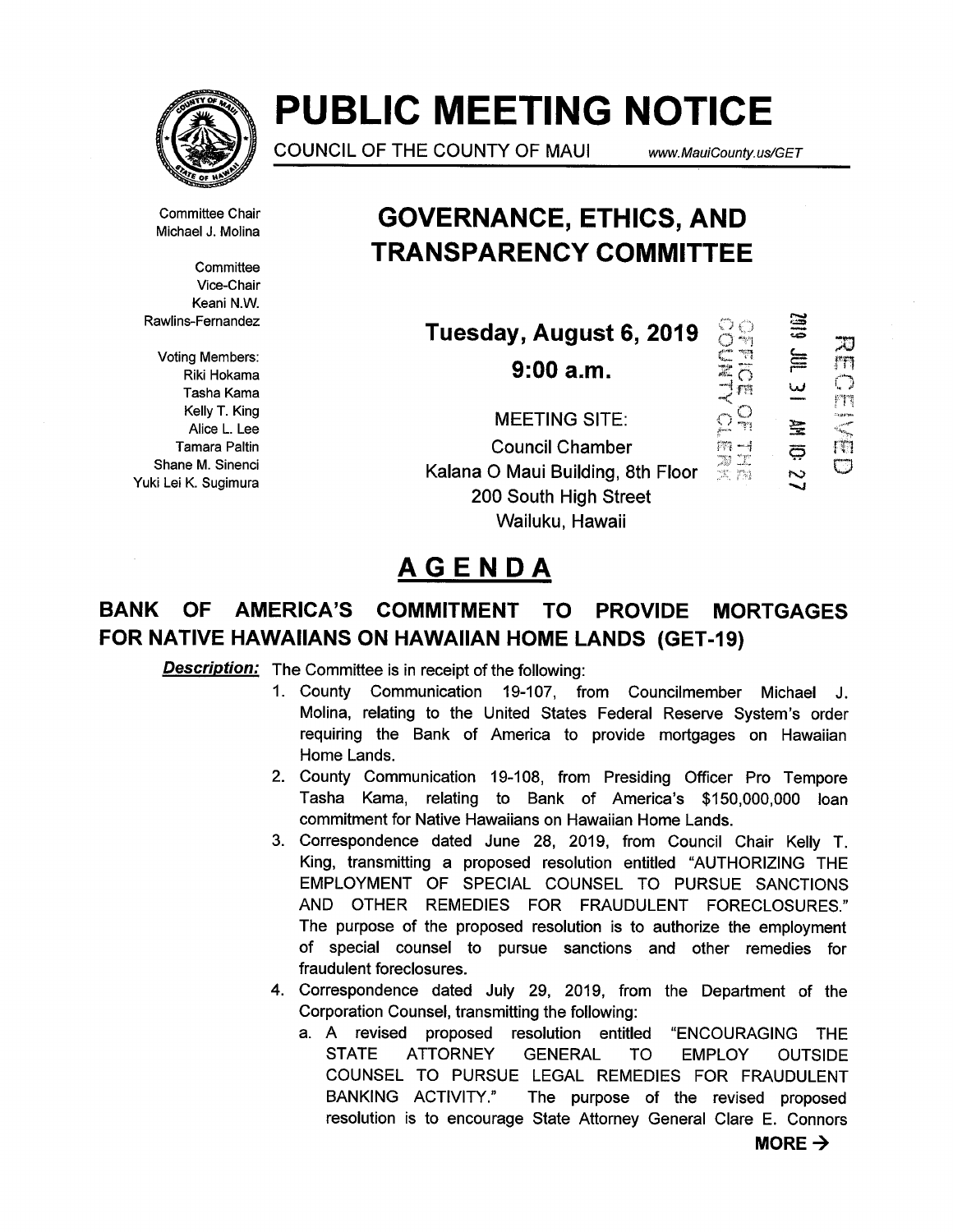to employ outside counsel to pursue legal remedies for fraudulent banking activity.

- b. Comments related to the proposed resolution, entitled "AUTHORIZING THE EMPLOYMENT OF SPECIAL COUNSEL TO PURSUE SANCTIONS AND OTHER REMEDIES FOR FRAUDULENT FORECLOSURES," as noted in paragraph 3.
- **Status:** The Committee may consider whether to recommend adoption of the proposed resolution noted in paragraph 3, and the revised proposed resolution noted in paragraph 4(a), with or without further revisions. The Committee may also consider the filing of County Communications 19-107 and 19-108, and other related action.
	- Note: With reference to this agenda item, one or more executive meetings are anticipated pursuant to Section 92-5(a)(4), Hawaii Revised Statutes, to consult with legal counsel on questions and issues pertaining to the powers, duties, privileges, immunities, and liabilities of the County, the Council, and the Committee.

**County Communication 19-107** 

County Communication 19-108

Correspondence from Council Chair 06-28-2019

Memo from Corporation Counsel 07-29-2019

### LITIGATION MATTERS (SETTLEMENT AUTHORIZATION: KAMOKU CONTRACTING, LLC V. COUNTY OF MAUI; CIVIL 18-1-0180(2)) (GET-I 1(15))

Description: The Committee is in receipt of the following:

- 1. Correspondence dated June 13, 2019, from the Department of the Corporation Counsel, requesting consideration of a proposed resolution to authorize settlement of the case, along with a copy of the Complaint. The Complaint alleges breach of a contract between Kamoku Contracting, LLC and the County relating to a construction project at Papohaku Park, Wailuku, Maui, Hawaii.
- 2. Correspondence dated July 23, 2019, from the Department of the Corporation Counsel, transmitting a revised proposed resolution, entitled "AUTHORIZING SETTLEMENT OF KAMOKU CONTRACTING, LLC VS. COUNTY OF MAUI, CIVIL NO. 18-1- 0180(2)," incorporating nonsubstantive revisions.
- **Status:** The Committee may consider whether to recommend adoption of the revised proposed resolution, with or without further revisions. The Committee may also consider the filing of the correspondence and other related action.
	- **Note:** With reference to this agenda item, one or more executive meetings are anticipated pursuant to Section 92-5(a)(4), Hawaii Revised Statutes, to consult with legal counsel on questions and issues pertaining to the